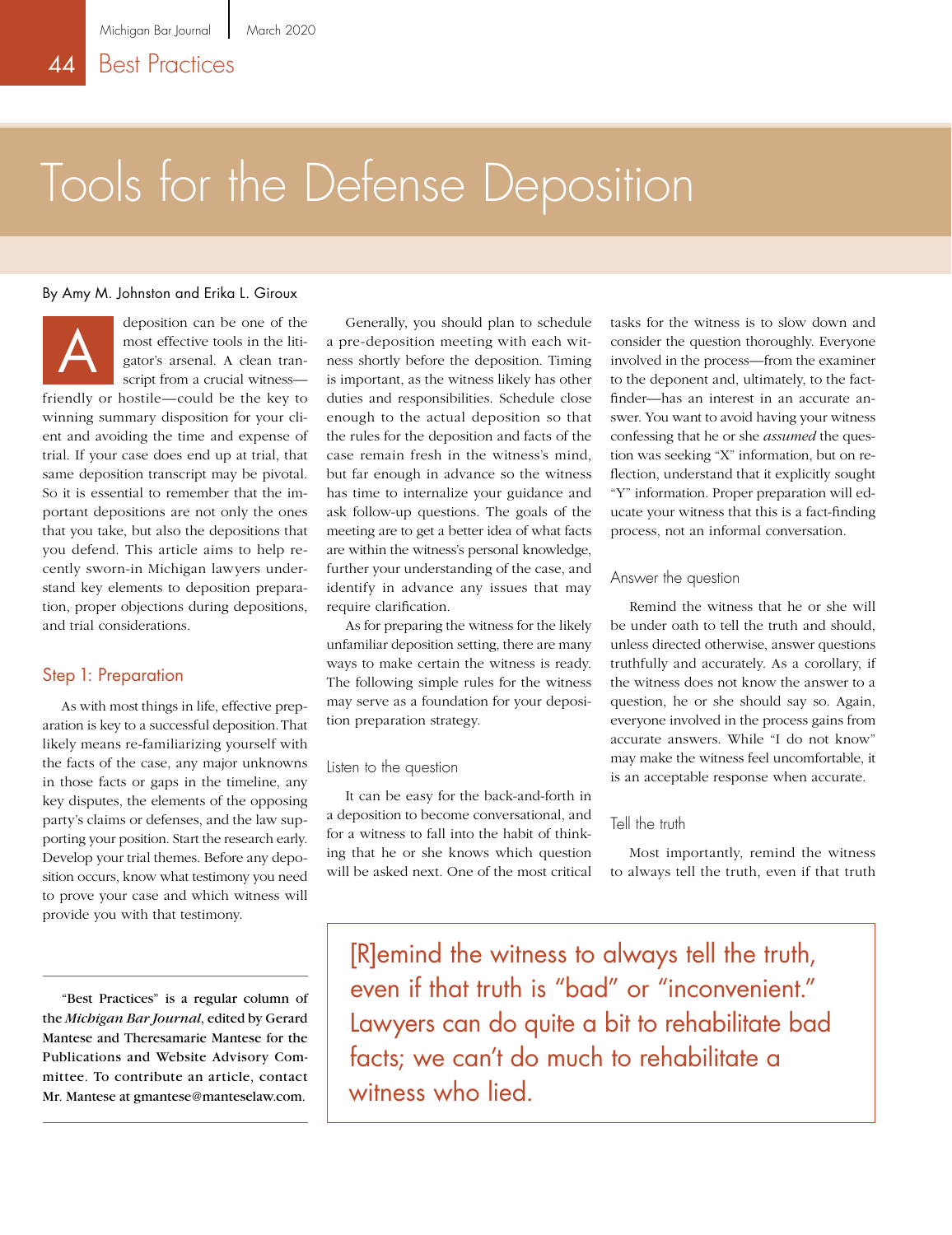### Best Practices 45

[B]e wary of (intentionally or unintentionally) vague or ambiguous questions: "Did you talk to 'A' about *it*?" Make sure the record is clear as to what "it" is supposed to mean.

is "bad" or "inconvenient." Lawyers can do quite a bit to rehabilitate bad facts; we can't do much to rehabilitate a witness who lied.

#### Step 2: Deciding when and whether to object

Michigan and federal rules allow an attorney to object during a deposition only in two circumstances: (1) where the objection would be waived if the deposition is used at trial, e.g., objections to the form of the question or answer, to irregularities in the deponent's oath, or to the qualifications of the court reporter<sup>1</sup> and  $(2)$  when the objection is "necessary to preserve a privilege" or other limitation ordered by the court.<sup>2</sup> Objections must be made concisely in a civil, nonargumentative, and nonsuggestive manner.3

Except for limited circumstances such as privilege, the deponent must answer the question regardless of the objection.<sup>4</sup> One of the acceptable times for you to instruct a witness not to answer a question is when the answer would require him or her to disclose privileged information.5

When defending a deposition, watch for questions that are compound or argumentative, that ask the witness to agree with a legal conclusion ("You agree that you had a duty to warn, don't you?"), or are phrased in terms of "always," "sometimes," or "never." Also pay attention to questions that mischaracterize the witness's testimony earlier in the deposition: "You testified earlier that you did 'X' so why didn't you do 'Z'?" Finally, be wary of (intentionally or unintentionally) vague or ambiguous questions: "Did you talk to 'A' about *it*?" Make sure the record is clear as to what "it" is supposed to mean.

On the issues of privilege, the most obvious are the attorney-client privilege and work-product doctrine. As to the former, the questions with the most pitfalls can be those that attempt to discover why a witness took a particular action ("And you did that after speaking to your attorney?") or what advice was given to the witness from his or her personal or in-house lawyer. Indeed, the fact that a witness communicated with a lawyer on a particular topic to seek legal advice *is* privileged. In advance of the deposition, it is recommended that you determine what your witness has said about a case and to whom to make sure you are aware of when the privilege objection applies and when it doesn't.

The work-product doctrine sweeps more broadly than the attorney-client privilege, extending to all "notes, working papers, memoranda or similar materials" prepared in anticipation of litigation.<sup>6</sup> Unlike the attorney-client privilege, the work-product doctrine may still apply even when the materials at issue have been shared with third parties, such as investigative reports or claim files, and when the materials were prepared by the attorney or an agent.<sup>7</sup> In this sense, be particularly on guard when the examiner begins to inquire about any matters that occurred after the claim at issue arose, and consider carefully which materials might be shielded by this protection. If you are uncertain during the deposition, you may want to voir dire your witness to develop a record that the inquiry extends to information protected by the work-product doctrine.

Most witnesses will also be familiar, at least colloquially, with the Fifth Amendment privilege against self-incrimination,

which can be invoked in a civil case when necessary to protect against criminal liability.8 By statute, Michigan also recognizes a variety of other evidentiary privileges, including the accountant-client privilege,<sup>9</sup> clergypenitent privilege,<sup>10</sup> counselor-client privi $lege<sub>11</sub>$  physician-patient privilege,<sup>12</sup> spousal privilege,<sup>13</sup> and psychologist/psychiatristpatient privilege.14 Depending on the facts and issues in your case, it may be important to confirm in advance of a deposition whether any of these privileges could apply.

#### Step 3: Determining how much is too much

Over the course of your career, you will likely experience other lawyers defending depositions in different ways—some object to nearly every question while others are more sparing in their interjections. Striking a balance should be the goal: preserve your objections when needed, but try not to clutter the transcript in a way that creates unintended confusion as to whether the examiner and the witness are talking about the same event.

Being overzealous in your objections could lead to discipline by the court. Take, for example, the case of the attorney from a major East Coast law firm who lodged unspecified form objections "at least 115 times" on "roughly 50 percent of the pages" of key depositions to "quibble with the questioner's word choice" or to coach the witness (by, for example, stating that the question involved a hypothetical or interpreting the questions for the witness).<sup>15</sup> Although the order was later vacated, that firm was ordered by an Iowa federal court to create a training video cautioning other lawyers of "the impropriety of unspecific 'form' objections, witness coaching, and excessive interruptions" and providing "specific steps" for other attorneys to conduct depositions in compliance with the federal rules.16 Be careful with your objections and, if needed, take a break during the deposition to thoroughly consider your objections.

On the flip side, deliberate objections may be necessary when you have grounds to believe that the deposition is being conducted in bad faith or in a manner that